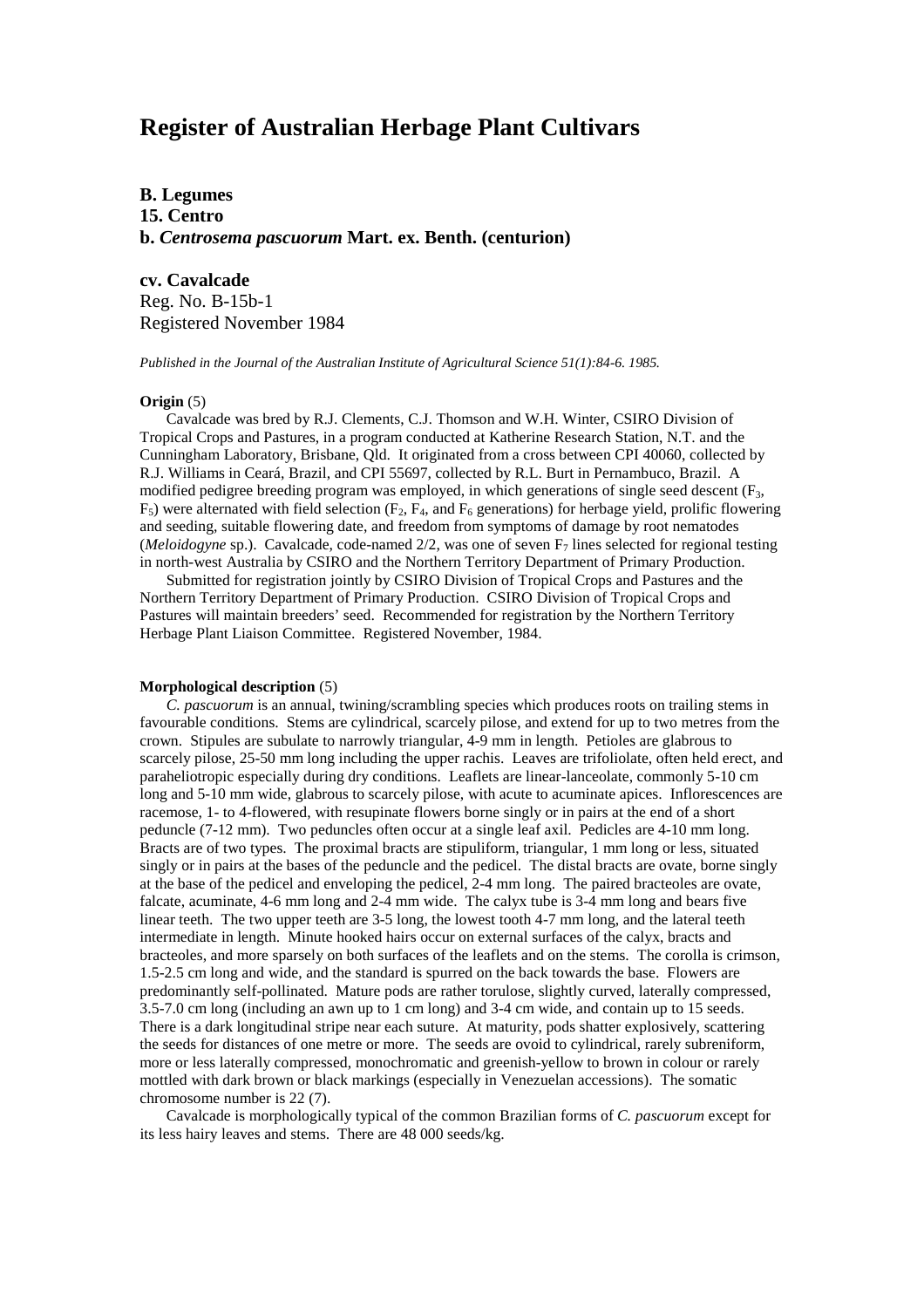### **Agronomic characters**

*C. pascuorum* occurs naturally in seasonally arid regions in tropical South and Central America (6, Small plot trials in Queensland (1, 2, 4, 5, 8, 9, 12), the Northern Territory (3, 5, 8, 11, 15, 16, 17) and Western Australia (8, 13, 18) have shown that it is well adapted to tropical regions having reliable wet (700-1500 mm) and dry seasons, particularly the Top End of the Northern Territory. In areas with less reliable rainfall patterns, or lower temperatures, it rarely persists for more than two or three years. *C. pascuorum* establishes rapidly in cultivated seedbeds at sowing rates of 2-4 kg/ha of viable seed. Inoculation with commercial *C. pubescens* strains of Rhizobium (e.g. CB 1923) is recommended. The species is aggressive, regenerates readily and competes strongly with associated grasses. It is able to survive prolonged waterlogging and partial submersion on the seasonally flooded coastal plains of the Northern Territory (3, 11), yet can tolerate remarkably high internal moisture deficits during droughts (10). It fixes large amounts of nitrogen (14) and provides 4-6 t/ha year of relatively high quality herbage (2.4%N, 0.16%) in well-fertilised, ungrazed, legume-dominant swards in the Northern Territory (3, 8, 15, 18). The mean herbage yield of Cavalcade in the second year of a multi-site trial exceeded those of its parents by 22 and 40% (3, 5, 15, 18).

Cavalcade commences flowering in mid-March and produces large quantities of seed. Seed reserves at a number of sites in the Northern Territory averaged 250 kg.ha<sup>-1</sup> in two successive years  $(3, 1)$ 5, 15, 18), and levels of more than 500 kg/ha were obtained at some sites. Harvestable seed yield exceeded 1 t/ha during seed increase under irrigated conditions at Katherine, from a plot approximately 1 ha in area, using suction harvesting techniques. The mean surface soil seed reserves of Cavalcade were more than twice those of its parents in the second year of a multi-site trail in the Northern Territory (3, 5, 15, 18). Hard seed levels are very high immediately after seeds ripen, but fall steadily during the dry season to 10-30% in December (5).

Cavalcade is expected to be particularly useful as a high-quality dry season feed. Grazing *C. pascuorum* pastures during the dry season (June-November inclusive) at Katherine at a stocking rate of 3.3 steers/ha has maintained legume dominance over a five-year period and consistently given liveweight gains of 20-50 kg/head (18). In one year, a pasture sown to a mixture of breeding lines from which Cavalcade was derived was grazed at 3.3 steers/ha from late December to late September. The animals gained over 150 kg/head, and the pasture produced abundant forage and seed even with such a high level of utilisation (18).

## **References**

- 1. Anning, P. (1982). Evaluation of introduced legumes for pastures in the dry tropics of northern Queensland. *Tropical Grasslands* **16**, 146-155.
- 2. Burt, R.L. (1980). Personal communications. CSIRO Div. Tropical Crops and Pastures, Townsville.
- 3. Calder, G.J. (1982). Personal communication. N.T. Dep. Primary Prod., Darwin.
- 4. Cameron, D.G. and Mullaly, J.D. (1969). The preliminary evaluation of leguminous plants for pasture and forage in sub-coastal central Queensland, 1962-69. *CSIRO Div. Plant Ind. Plant. Intro. Rev.* **6**(2), 29-54.
- 5. Clements, R.J. (1984). Personal communication. CSIRO Div. Tropical Crops and Pasture, Brisbane.
- 6. Clements, R.J. and Williams, R.J. (1980). Genetic diversity in *Centrosema*. In *Advances in Legume Science* pp. 559-567 (eds. R.J. Summerfield and A.H. Bunting) (Royal Botanic Gardens: Kew).
- 7. Clements, R.J., Williams, R.J., Gorf, B. and Hacker, J.B. (1983). *Centrosema.* In *The Role of Centrosema, Desmondium and Stylosanthes in Improving Tropical Pastures* pp. 69-96 (eds R.L. Burt, P.P. Rotar, J.L. Walker and M.W. Silvery) (Westview Press: Boulder, Colorado.)
- 8. Clements, R.J., Winter, W.H., and Reid, R. (1984). Evaluation of some *Centrosema* species in small plots in northern Australia. *Tropical Grasslands* **18**, 83-91.
- 9. Jones, R.J. (1979). Comparison of legumes on different soils. CSIRO Div. Tropical Crops and Pastures Divisional Report for 1978-79, p. 20.
- 10. Ludlow, M.M., Chu, A.C.P., Clements, R.J. and Kerslake, R.G. (1983). Adaptation of species of *Centrosema* to water stress. *Aust. J. Plant. Physiol.* **10**, 119-130.
- 11. McCosker, T.H. (1982). Personal communication. Mt Bundey Station, P.O. Box 3, Adelaide River, N.T.
- 12. O'Donnell, J.F. and Smith, F.T. (1974). Evaluation of a plant collection from South America and Africa. *CSIRO Div. Plant. Ind. Plant Intro. Rev.* **10**, 21-31.
- 13. Page, M.C. (1983). Personal communication. W.A. Dep. Agric., Derby.